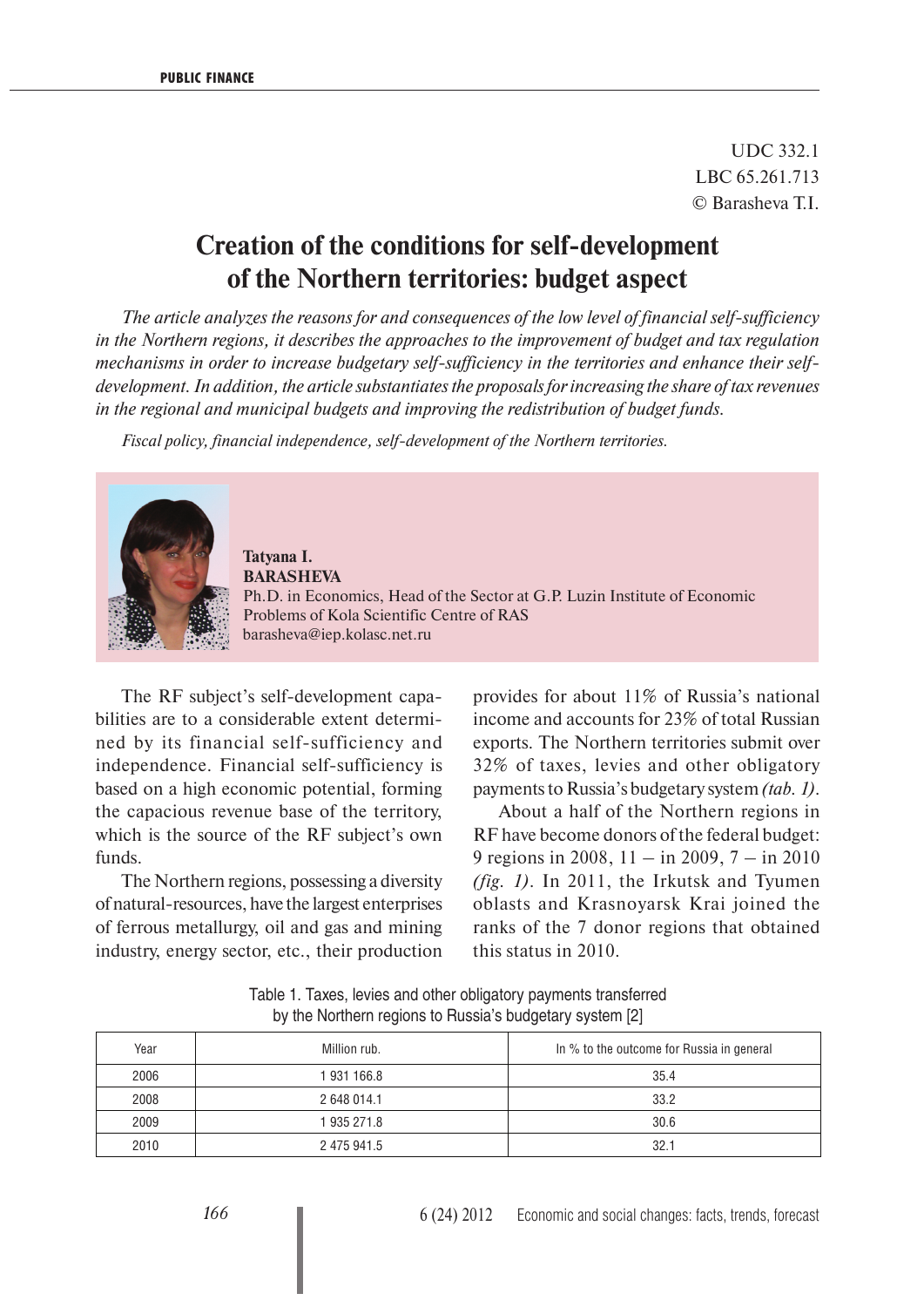

Consequently, we may assume that the donor regions (as well as other Russia's Northern subjects in case of creating favourable conditions there) possess significant revenue potential, which determines the opportunities for the territories' development at the expense of their own funds.

Meanwhile, the research shows that, at present, the tax potential of the Northern regions is not used sufficiently due to the flaws in the current taxation system. For instance, the gaps in legislation allow the tax base of large enterprises to be brought outside the regions, providing the shifting of taxes from one region to another.

As a rule, the territories with a high economic potential, can collect more tax payments as compared to economically underdeveloped regions. However, it is not always like that in practice. It can be illustrated, in particular, by the activities of such RF subjects as the Nenets Autonomous Okrug, Yamalo-Nenets Autonomous Okrug and so on. *(fig. 2)*. Despite the fact that they have the highest volume of GRP per capita among the Northern regions, the volumes of tax payments, which they transfer to the budgetary system, are understated and comparable with the contributions of the regions with a low economic potential. Correlation ratio calculated for the volume of taxes collected in the Northern RF subjects to the GRP and the value of per capita GRP was 0.51. This proves that the correlation of the indicators is positive, however, the regions' capabilities to transfer tax payments are not being implemented in full.

Probably, the recently adopted Law "On introducing the amendments to certain legislative acts of the Russian Federation in connection with the improvement of principles of price determination for taxation purposes" No. 227-FZ will prevent big companies from the illegal shifting of their tax base outside the territory and from tax evasion and will promote the accumulation of large volumes of own funds in the regional budgets.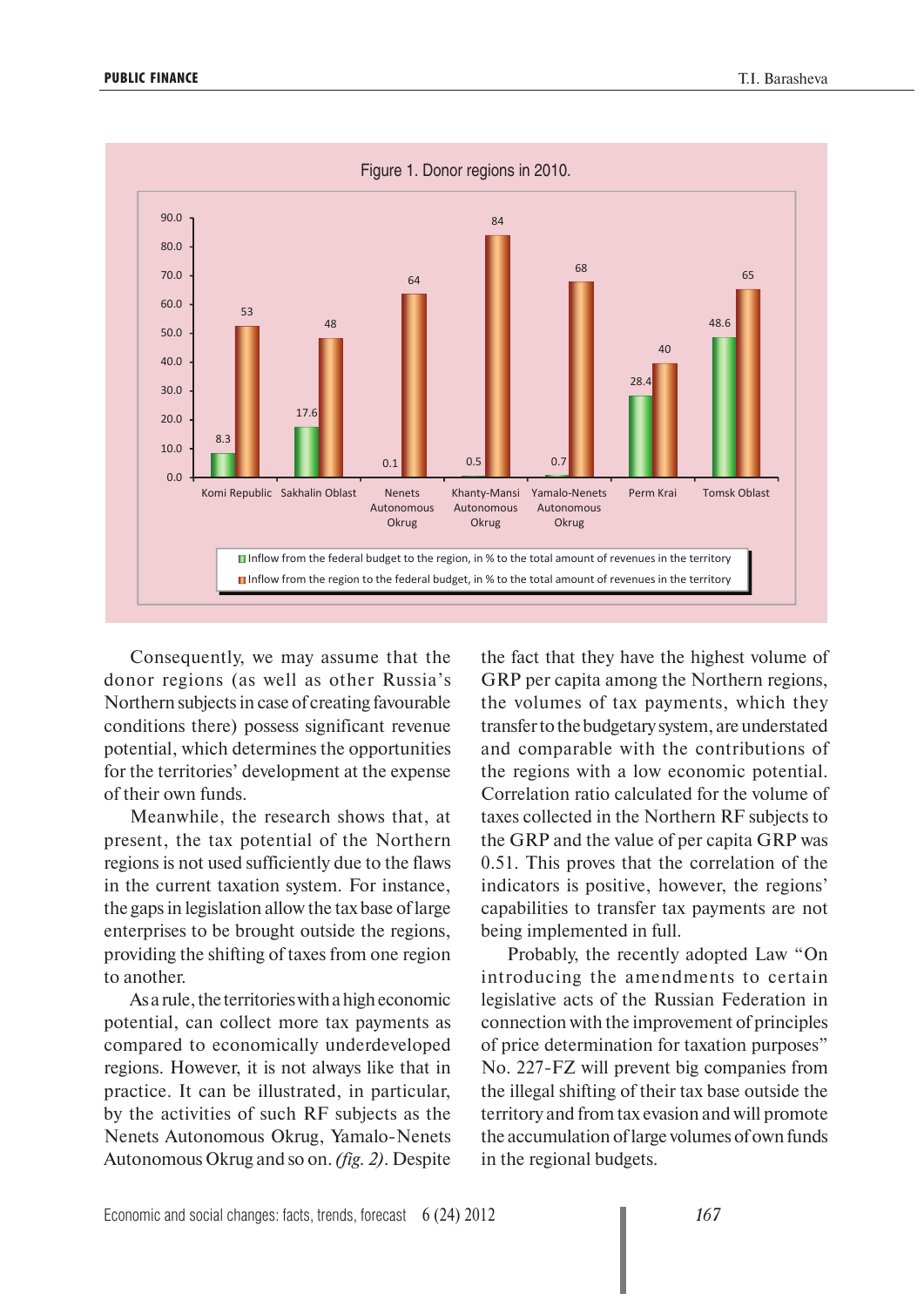

Figure 2. The scattering of Northern subjects of the Russian Federation according to the

Besides, the shortfall of taxes to the budget system is also connected with the existing differences between the regions in the amount of applied rates, exemptions, the ratios of taxable to non-taxable incomes, provision of deferments, installments and investment tax credits to enterprises. In addition, the inefficient fiscal performance in the Northern regions takes place due to the low efficiency of administration procedures conducted by tax authorities.

Furthermore, amendments to the tax legislation are made not in favor of the Northern regions concerning their tax selfsufficiency. In recent years there has been a significant reduction in the list of local taxes, and the status of some taxes has been transferred from regional to federal. In this regard, it can be argued that the current system of Russian fiscal legislation initially implies the low level of regional and local budgets' own revenues.

This is proved by the correlation between the amount of taxes, remaining in the Northern regions after the transfer of the legally established part of tax payments to the federal budget, and the value of per capita GRP. The correlation coefficient calculated for the analyzed indicators has a negative value (-0.21). This testifies to the fact that the economic potential of the developed Northern regions doesn't contribute much to the budget system of these territories; i.e. a large part of the taxes, levies and other obligatory payments by leading enterprises is taken to the federal budget *(fig. 3)*.

The negative correlation between the volume of taxes collected in these subjects and GRP and the value of GRP per capita in the Northern regions was observed from the beginning of 2006, when the new provisions of the Budget and Tax codes entered into force and it has been preserved up to the present time. That is, until 2006, most part of tax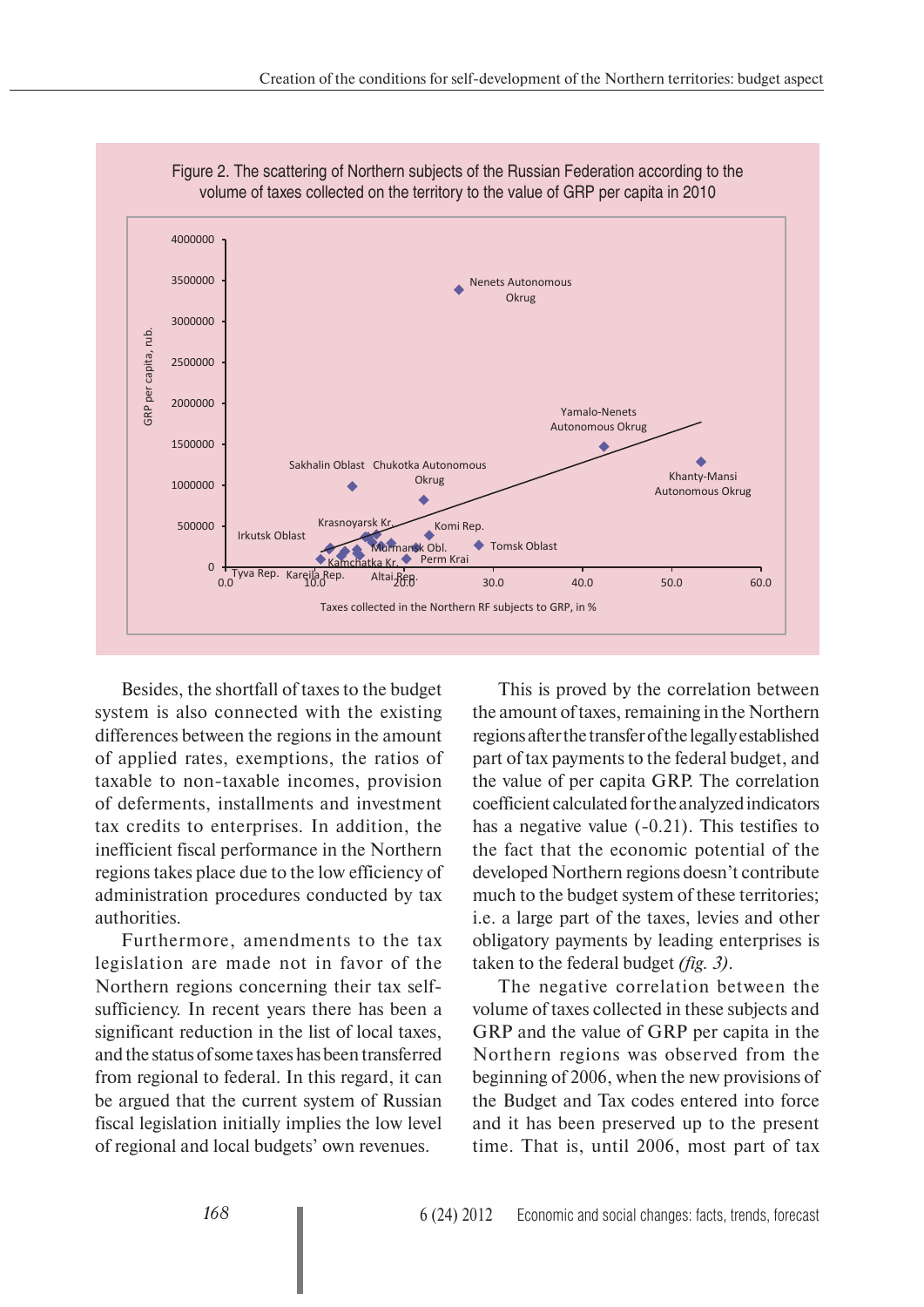

Figure 3. The scattering of Northern regions of the Russian Federation according to the ratio

revenues remained in the regions, and today, as the statistics show *(tab. 2)*, over 50% of tax revenues collected in the Northern territories, are transferred to the federal level.

The low level of tax payments remaining in the territories is compensated by non-repayable transfers from the federal centre. And the poorer the region, the greater is the share of federal transfers in the budget revenues *(tab. 3)*. In these respect, federal transfers become the main source of fulfilling the social obligations of the authorities at the sub-federal level.

The current system of budget funds redistribution between the levels of the budgetary system can't be considered an optimum one, because it leads to the increase in the number of Northern regions where fiscal capacity does not reach the average Russian level. The share of such Northern subjects amounted to 55% in 2009, while in 2010 it was 62%

*(fig. 4)*. This group includes not only the economically underdeveloped Northern subjects of the Russian Federation, but also the most developed regions (the Murmansk and Irkutsk oblasts, the Perm and Krasnoyarsk krais), including donor regions (the Tomsk Oblast, the Komi Republic).

Ultimately, the conducted policy will result in a situation, when the economically developed RF subjects have the low level of population's living standard. So, in the regions, where the value of GRP per capita is higher than the national average level (the Tomsk and Murmansk oblasts, the Krasnoyarsk Krai and the Komi Republic), the ratio of wages to the subsistence level does not reach the average Russian indicator *(fig. 5)*, and the share of population with monetary incomes below the subsistence level is much higher than the national average level *(fig. 6)*.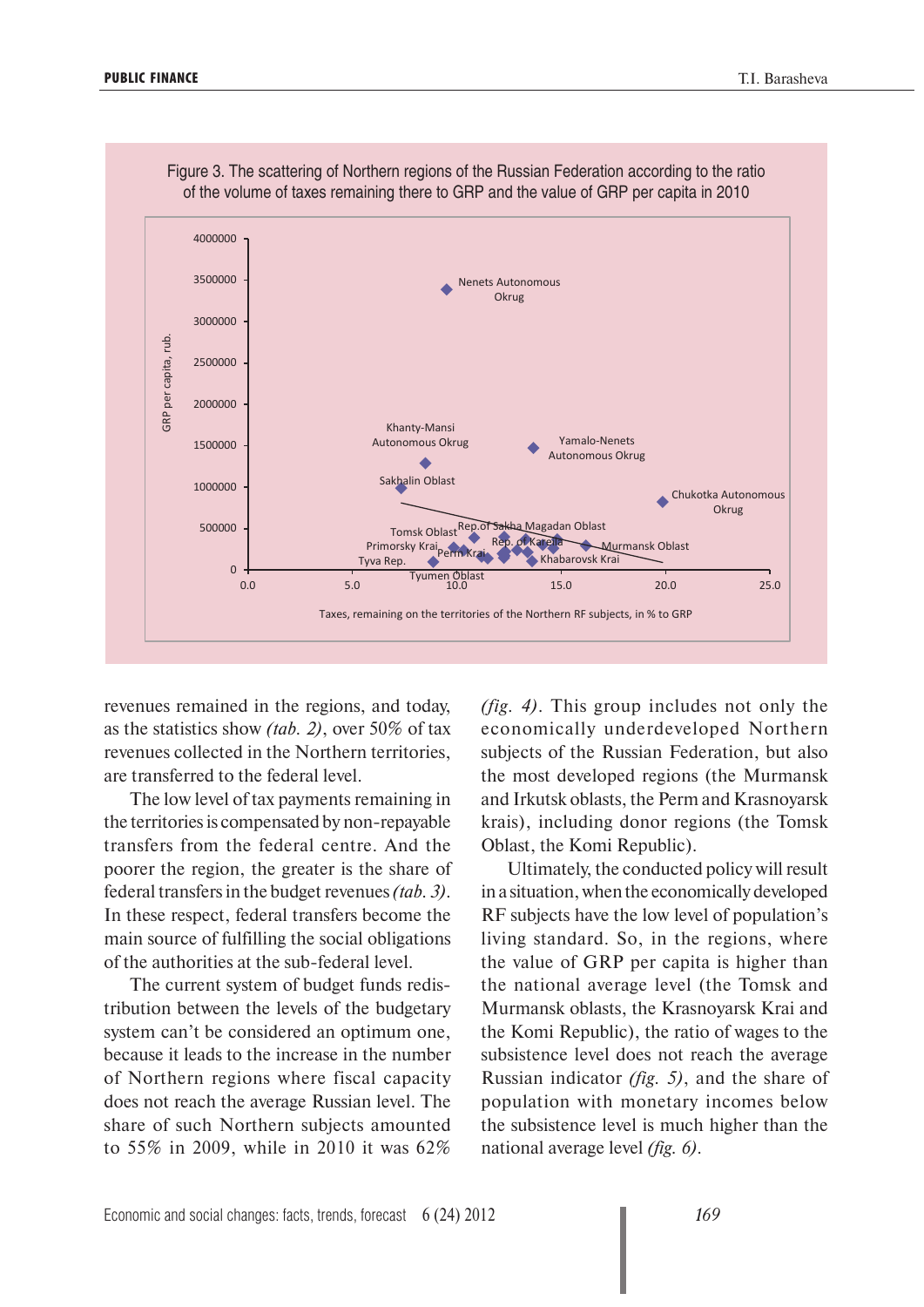| Year | Million rub. | In % to the total volume of territory's revenues |
|------|--------------|--------------------------------------------------|
| 2006 | 1 262 043    | 65.4                                             |
| 2008 | 1 667 214.5  | 62.9                                             |
| 2009 | 1 052 202.6  | 54.4                                             |
| 2010 | 1415011      | 57.2                                             |

Table 2. Revenues transferred to the federal budget by the Northern subjects of the Russian Federation [2]

Table 3. Distribution of the RF Northern subjects according to the share of transfers (except for subventions) in the total volume of consolidated budgets in 2010

| <b>Intervals</b>                                                                                                                                                                                                                                                                    |   | <b>RF Subjects</b>                                                                                                                |
|-------------------------------------------------------------------------------------------------------------------------------------------------------------------------------------------------------------------------------------------------------------------------------------|---|-----------------------------------------------------------------------------------------------------------------------------------|
| Under 10                                                                                                                                                                                                                                                                            | 4 | Khanty-Mansi Autonomous Okrug, Yamalo-Nenets Autonomous Okrug, Krasnoyarsk Krai, Perm Krai                                        |
| $10 - 20$                                                                                                                                                                                                                                                                           | 6 | Republic of Kareila, Murmansk Oblast, Nenets Autonomous Okrug, Khabarovsk Krai, Irkutsk Oblast,<br>Tomsk Oblast, Republic of Komi |
| $20 - 30$                                                                                                                                                                                                                                                                           | 5 | Arkhangelsk Oblast, Sakhalin Oblast, Zabaykalsky Krai, Amur Oblast, Tyumen Oblast,                                                |
| $30 - 40$                                                                                                                                                                                                                                                                           | 2 | Chukotka Autonomous Okrug, Primorsky Krai                                                                                         |
| $40 - 50$                                                                                                                                                                                                                                                                           | 3 | Republic of Sakha (Yakutia), Magadan Oblast, Republic of Buryatia                                                                 |
| $50 - 60$                                                                                                                                                                                                                                                                           | 2 | Kamchatka Krai, Altai Republic                                                                                                    |
| $60 - 70$                                                                                                                                                                                                                                                                           |   | <b>Tyva Republic</b>                                                                                                              |
| Over 70                                                                                                                                                                                                                                                                             |   |                                                                                                                                   |
| Source: author's calculations based on the information-analytical report "On the socio-economic situation and the execution of the<br>budgets of the subjects of the Russian Federation that are fully or partially considered as the Northern territories" for the relevant years. |   |                                                                                                                                   |

Available at: http://www.severcom.ru



Figure 4. Budget sufficiency of the Northern subjects of the Russian Federation in 2010, rub./pers.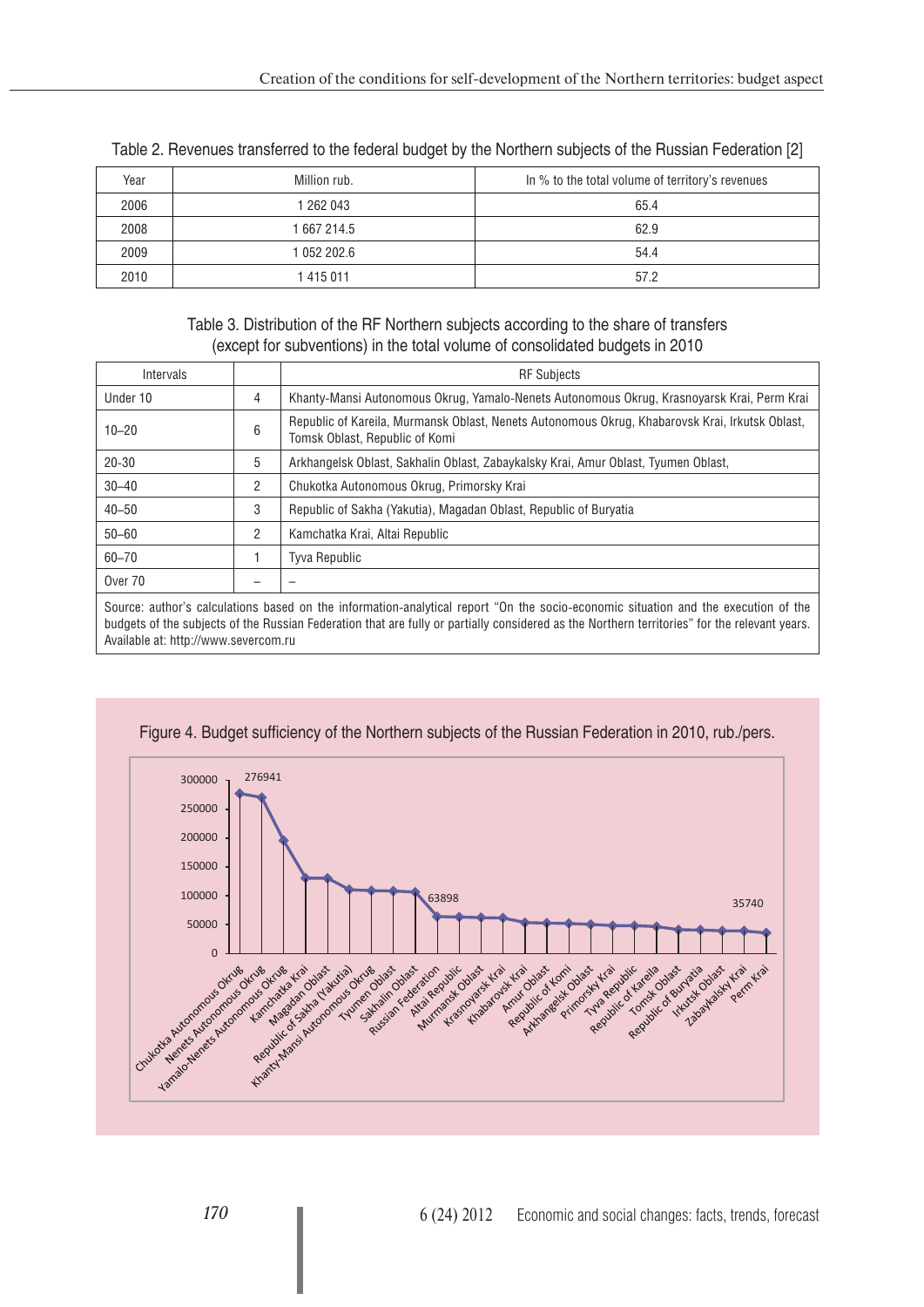

Figure 6. The number of population with monetary incomes below the subsistence level in 2010 (in % of the total population)

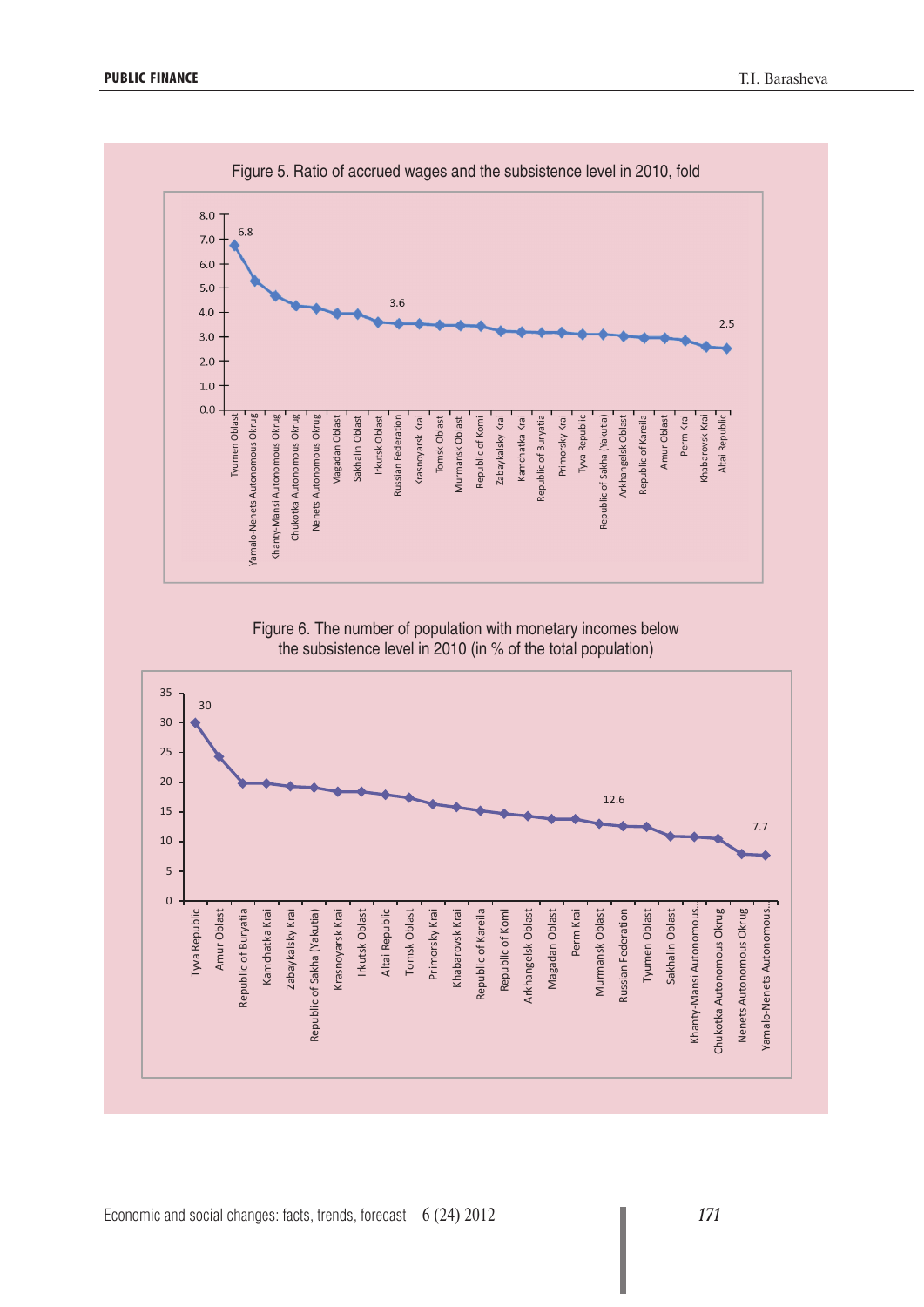Summing up the above, it can be noted, that the state policy in the sphere of fiscal relations leads to the discrimination of economically developed and initially financially wealthy territories. They are provided with lower budget revenues in comparison with the regions having a low earning power, which negatively affects the population's living standard and hampers the development of such territories at the expense of their own funds.

In this connection, it becomes necessary to adjust the system of inter-budget regulation to raise the level of tax self-sufficiency by providing the regional and local authorities with the rights to introduce additional taxes on their territory, as well as by changing the proportions of tax deductions from the regulatory tax sources in favor of the RF subjects.

The first approach is not envisaged by modern Russian tax legislation. But even if it were possible, then the introduction of new taxes would make the tax system even more complicated and cause the increase of tax pressure on business entities.

The implementation of a new approach to the division of federal taxes between the centre and the regions will not affect the business sector negatively. In particular, many experts propose to divide VAT between the federal and regional levels. So, A.B. Gusev and M.A. Shilov assume that one of the most powerful tax instruments promoting subsidies for the regions is VAT and its fullest inflow to the federal budget. The experts point out that, actually, VAT directed to the federal budget by the regions' enterprises, is a demand tax in the RF subject. At the same time, it might be that the federal centre doesn't have anything to do with the region's demand itself [5].

International experience also shows that VAT and its analogues, as a rule, work in favor of regional rather than federal budgets. In Germany, which is a federation, the VAT revenues are distributed almost equally between the federal budget and the budgets of the lands: 50.5% goes to the federal budget,  $49.5\%$  – to the budgets of the lands. Austria conducts a similar fiscal policy. In Canada, some regions receive VAT, and some – sales tax [1].

The viewpoint of D.A. Tatarkin and Ye.N. Sidorova also speaks in favour of using VAT as the source for the lower levels of the budgetary system. Analyzing the experience of Germany, Austria and Australia, they conclude that the distribution of VAT between the levels of the budgetary system will enhance transparency and objectivity of the territories' budget sufficiency equalization by reducing the volumes of counter financial flows [3].

Tax theory, which considers taxes from the viewpoint of their impact on economic entities, has another convincing argument in favor of VAT distribution. Direct (regulatory) taxes, which include profit tax, individual income tax and other income and property taxes, are responsible for investment and innovation processes. By changing the rates and setting privileges according to these taxes, authorities can influence the economic entities in order to enhance their investment and innovation activity. At that, the indirect (revenue) taxes (VAT, excises, customs duties, etc.) do not perform regulatory functions, they serve only as a budget replenishment source. Currently, Russian budget system is inefficient, since the balance between fiscal and regulatory taxes is disrupted: the federal budget accumulates mainly fiscal taxes (their share in tax revenues exceeds 70%), and the budgets of territories are formed mainly by direct taxes (over 90% of all tax revenues). In this respect, we point out that the revenue sources of regional budgets should include not only regulatory, but also fiscal taxes.

The experts consider various approaches to VAT distribution. The essence of the one proposed by D.A. Tatarkin and Ye.N. Sidorova consists in the fact that 50% of VAT on goods (works, services), produced (performed, rendered) in the Russian Federation, will be transferred to the federal budget. 25% of VAT will be directed to the Federal Foundation for Regions' Support (FFRS) (i.e. the original